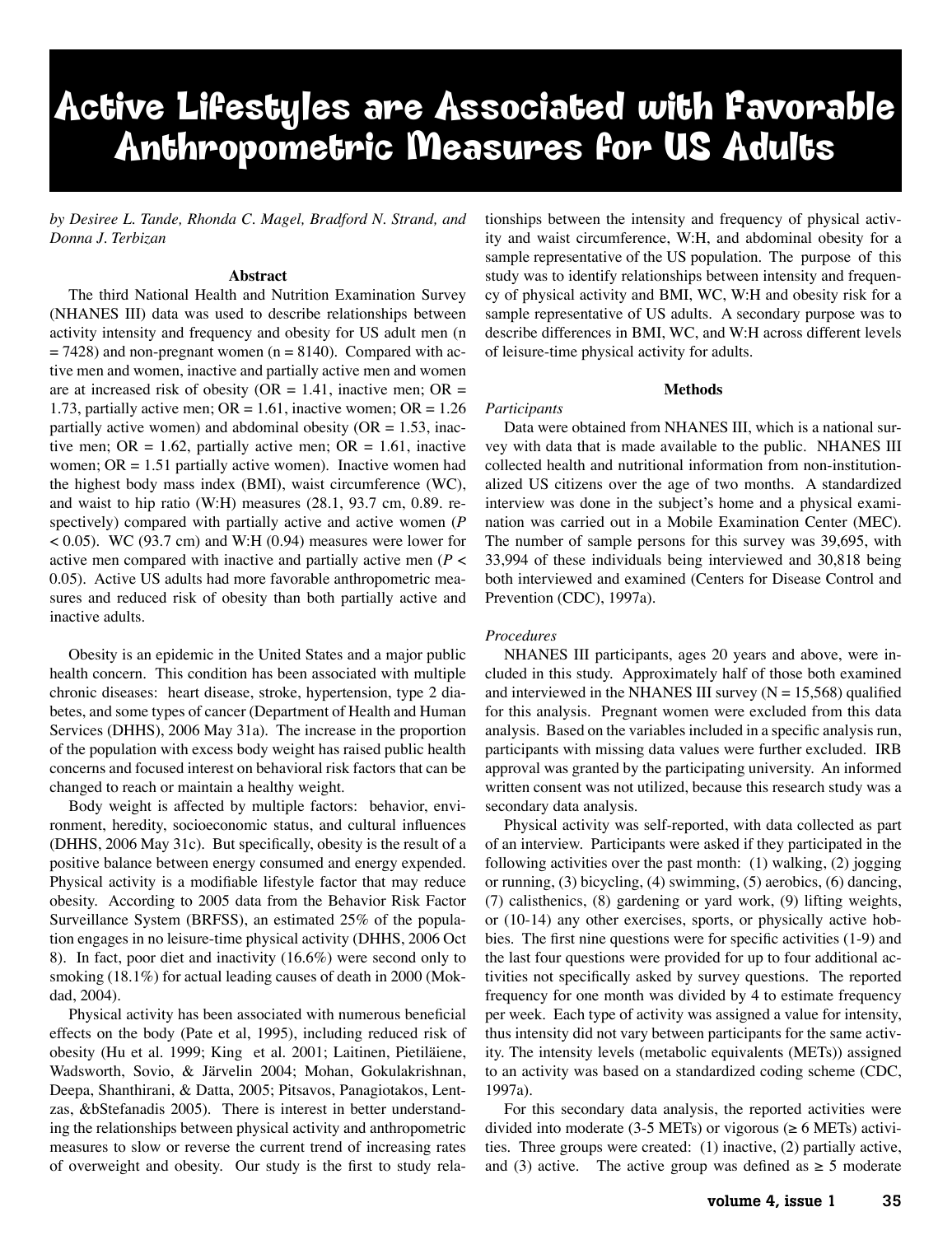activity sessions per week,  $\geq$  3 vigorous activity sessions per week, or a total of  $\geq$  5 moderate or vigorous activities per week. The partially active group reported sessions of moderate or vigorous activity but less than required for the active group. The inactive group reported no moderate or vigorous activity. These groups were based on current physical activity recommendations for intensity and frequency and were similar to those created in previously NHANES research (Al-Zahrani, Borawski, & Bissada 2005; DHHS, May 31a).

The anthropometric data included BMI, WC, and W:H. BMI and WC are related to amount of body fat, while W:H measures body fat distribution. The measurements for these variables were collected during the examination portion of the survey (CDC, 1997b). BMI was calculated from weight and standing height measurements taken during the MEC examination. WC and buttocks circumference measurements were taken. The W:H was calculated as WC/butt circumference (CDC, 1997b). BMI values were categorized into normal ( $> 18.4$  and  $< 25$ ), overweight ( $\ge 25$ ) and < 30), and obese ( $\geq$  30) (DHHS, Oct 15). Abdominal obesity was defined as a waist circumference  $\geq 102$  cm for men and  $\geq 88$ cm for women (DHHS, Oct 15). A W:H  $\geq$  1 was defined as obese (National Center for Chronic Disease Prevention and Health Promotion, 2004 Nov 9).

Covariates that have been associated with body weight were included in the regression analyses are as follows: age, sex, ethnicity, residence location (rural/urban), income (P:I), education, smoking (current smoker or not current smoker), marital status, energy intake, and alcohol. Information for these variables was collected during the interview conducted in the home (CDC, 1997a). Age groups were created to report mean BMI by activity group: 20-29, 30-39, 40-49, 50-59, 60-69, and 70+ years.

#### *Data Treatment and Analyses*

Means (SE) were calculated and ANOVA tests conducted to determine differences in BMI, WC, and W:H across activity groups. Logistic regressions were performed to study the relationships between physical activity and anthropometric measures. BMI, WC, W:H were dependent variables for the regression analyses. All variables for this study were pulled from NHANES III data files using Microsoft Access. SPSS (14.0) and WesVar (3.0S) were used for recoding variables. WesVar was used to calculate descriptive statistics and run regression analyses.

#### **Results**

A total of 15,568 men ( $n = 7428$ ) and non-pregnant women ( $n =$ 8140), 20 years and older, were included in this study. The mean age was 45.0 years, specifically 43.7 years for men and 46.1 years for women. The ethnicity distribution was 41.4% non-Hispanic white, 27.9% non-Hispanic black, 26.8% Mexican-American, and 3.9% other. Twenty six percent were smokers and 48.6% lived in urban areas.

Approximately 15% of all participants were classified into the inactive group, 41% were classified into the partially active group, and 44% were classified into the active group. Eleven percent of men were inactive, 40% were partially active, and 49% were active. Alternatively, 19% of women were inactive, 42% were partially active, and 39% active. The mean (SE) BMI was 26.5 (.09)

for all participants and  $26.6$  (0.09) for men and  $26.5$  (0.13) for women. The mean (SE) WC was 91.9 (0.20) cm for all participants, 95.4 (0.21) cm for men, and 88.7 (0.33) cm for women. The mean (SE) W:H was 0.91 (0.001) for all participants, 0.96 (0.001) for men, and 0.87 (0 .002) for women.

Mean BMI values for women are provided in Table 1 by age and activity groups. Across all age groups, the inactive group had higher mean BMI values than the active group. The inactive group had the highest mean BMI values across age groups, and inactivity rates increases from 13.9% in the 20-29 age group to 33% in the 70+ age group. The mean BMI values for inactive women in the 40–49, 50–59, and 60-69 years were  $\geq$  29 and therefore approaching the cutoff for obesity.

# **Table 1.** *BMI (Mean ± SE) by age and activity group for women.*

|            |                            | <b>Activity Groups</b>  |                   |
|------------|----------------------------|-------------------------|-------------------|
|            | Inactive                   | <b>Partially Active</b> | Active            |
| Age Groups |                            |                         |                   |
| $20-29y$   | $25.34(0.693)*$            | 24.37(0.311)            | 23.84(0.270)      |
|            | $n = 335(13.9\%)$          | $n = 680(45.2\%)$       | $n = 581(40.9\%)$ |
| $30-39y$   | $28.14(0.631)^{+*}$        | 26.90(0.343)*           | 24.94(0.331)      |
|            | $n = 337(14.2\%)$          | $n = 777(47.7%)$        | $n = 560(38.1\%)$ |
| $40-49$ y  | 29.75(0.832)†*             | 26.98(0.325)            | 25.93(0.362)      |
|            | $n = 326(16.7%)$           | $n = 587(46.1\%)$       | $n = 391(37.2\%)$ |
| $50-59y$   | 29.63(0.686)*              | 28.78(0.461)*           | 27.38(0.308)      |
|            | $n = 246(19.9\%)$          | $n = 397(42.7%)$        | $n = 318(37.5%)$  |
| $60-69y$   | 29.14(0.473) <sup>+*</sup> | 27.59(0.397)*           | 26.60(0.219)      |
|            | $n = 338(21.7%)$           | $n = 382(32.7%)$        | $n = 368(45.6\%)$ |
| $70 + y$   | $27.01(0.360)*$            | 26.55(0.263)            | 25.78(0.225)      |
|            | $n = 588(33.0\%)$          | $n = 422(29.5%)$        | $n = 467(37.6%)$  |

Active,  $\geq 5$  moderate or  $\geq 3$  vigorous activity sessions per week, or a total of  $\geq$  5 moderate or vigorous activities per week. Partially active, reported moderate or vigorous activity but less than recommended. Inactive, no moderate or vigorous activity reported.

\* Values are significantly different from the active group (*P* < 0.05).

† Values are significantly different from the partially-active group  $(P < 0.05)$ .

Percentage of sample in each activity by age group is weighted to represent the US population.

Analysis weighted for sampling.

BMI, WC, and W:H were compared across activity levels in Table 2. For women, there were significant differences across activity levels for each of the anthropometric measures. Lower anthropometric measures were observed with increasing activity level. For men, WC and W:H were lower for the active group compared with both the inactive and partially active groups. A significant difference for BMI was observed between active and partially active men, but not between active and inactive men (*P*  $= 0.073$ .

For the combined analysis including both men and women, the inactive and partially active groups had an increased risk of obesity compared with the active group (Table 3). This relationship was true for both men and women across all anthropometric measures, with the greatest risk of obesity associated with the partially active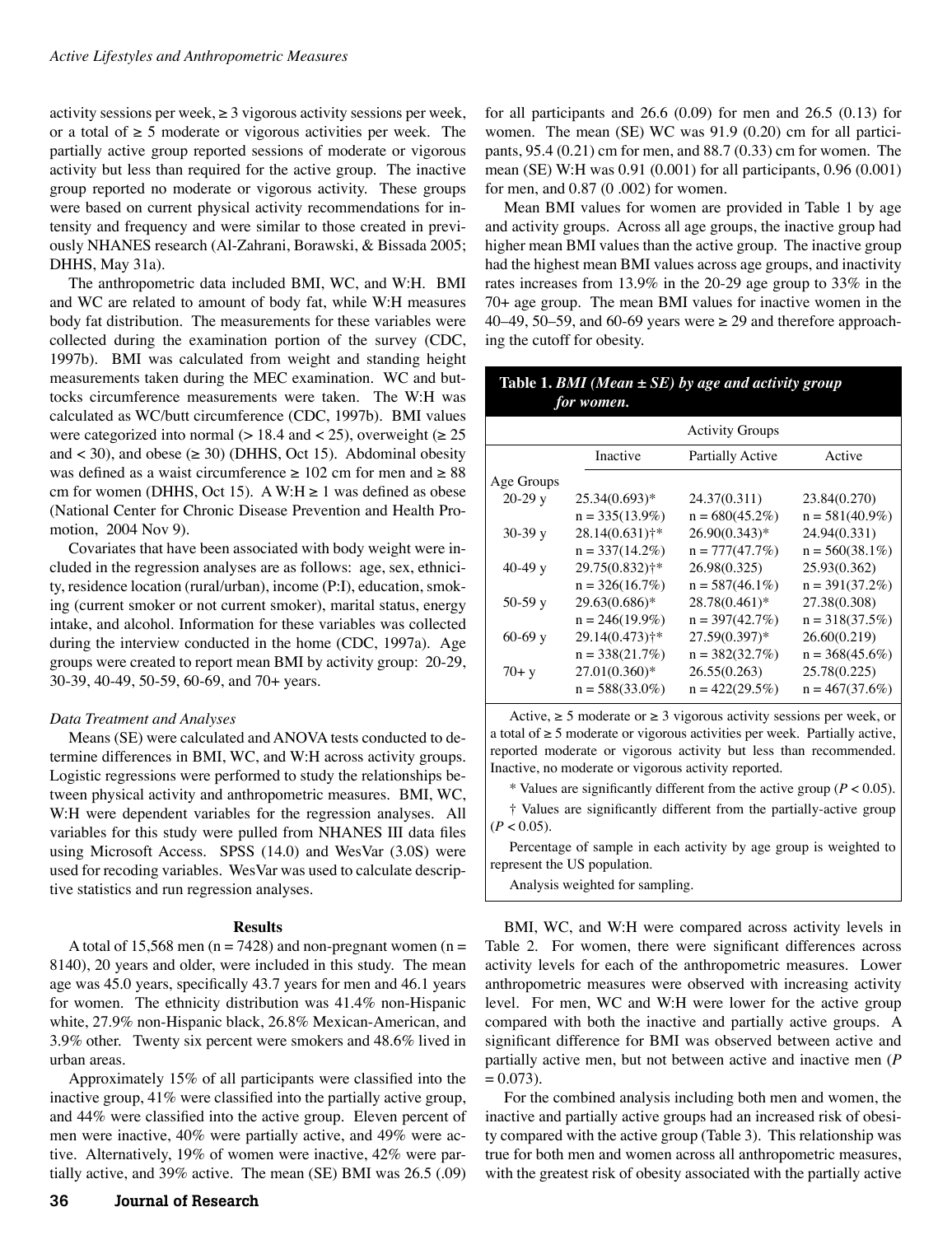| Active Lifestyles and Anthropometric Measures |  |  |  |
|-----------------------------------------------|--|--|--|
|-----------------------------------------------|--|--|--|

| Table 2. Mean (SE) anthropometric measurements by<br><i>activity levels</i> |                |                       |              |
|-----------------------------------------------------------------------------|----------------|-----------------------|--------------|
|                                                                             |                | <b>Activity Level</b> |              |
|                                                                             | Inactive       | Partially Active      | Active       |
| <b>BMI</b>                                                                  |                |                       |              |
| All $(N = 15 568)$                                                          | 27.57(0.202)+* | $26.88(0.141)^*$      | 25.88(0.086) |
| Men $(n = 7428)$                                                            | 26.65(0.215)   | $27.14(0.179)*$       | 26.18(0.116) |
| Women $(n=8140)$                                                            | 28.07(0.296)+* | $26.65(0.175)*$       | 25.53(0.119) |
| Waist Circumference                                                         |                |                       |              |
| All $(N = 14 896)$                                                          | 94.60(0.508)†* | 92.75(0.312)*         | 90.21(0.250) |
| Men $(n = 7120)$                                                            | 96.26(0.816)*  | 97.19(0.434)*         | 93.65(0.303) |

| Waist to Hip Ratio                                                             |                                       |                                      |  |
|--------------------------------------------------------------------------------|---------------------------------------|--------------------------------------|--|
| All $(N = 14 874)$                                                             | $0.9208(0.00270)$ <sup>+*</sup>       | $0.9109(0.00157)^*$ 0.9028(0.00173)  |  |
| Men $(n = 7106)$                                                               | $0.9713(0.00377)^*$                   | $0.9652(0.00205)*$ 0.9437(0.00175)   |  |
|                                                                                | Women (n = 7768) $0.8936(0.00327)$ †* | $0.8629(0.00195)*$ $0.8554(0.00247)$ |  |
| $*$ Values are significantly different from the esting aroun $(D \times 0.05)$ |                                       |                                      |  |

Women (n = 7776) 93.71(0.688)  $\ddagger^*$  88.83(0.392)\* 86.21(0.377)

\* Values are significantly different from the active group (*P* < 0.05). † Values are significantly different from the partially-active group  $(P < 0.05)$ .

Analysis weighted to represent US population and account for variance in the sample.

group for men and inactive group for women. Generally, there were not significant differences in the odds of being in the obese group based on whether the men or women fell into the inactive or partially active groups. The exception to this was for obesity based on BMI among women, with greater odds of falling into the obese category with inactivity (OR =  $1.28$ , 95% CI: 1.05-1.55).

| Table 3. Physical activity group predicts odds of falling<br><i>into obese category.</i> |                       |                       |  |
|------------------------------------------------------------------------------------------|-----------------------|-----------------------|--|
| $OR$ Men                                                                                 | $OR$ Women            | $OR$ Combined         |  |
| $n = 6644$                                                                               | $n = 7119$            | $N = 13,763$          |  |
| 1.41(1.044, 1.895)                                                                       | 1.61(1.341, 1.921)    | 1.59(1.355, 1.874)    |  |
|                                                                                          |                       |                       |  |
| 1.73(1.349, 2.224)                                                                       | 1.26(1.035, 1.525)    | 1.47(1.251, 1.719)    |  |
|                                                                                          |                       |                       |  |
|                                                                                          |                       | 1.09(0.946, 1.249)    |  |
| $n = 6.483$                                                                              | $n = 7010$            | $N = 13,493$          |  |
| 1.53(1.174-1.998)                                                                        | $1.61(1.317 - 1.974)$ | $1.63(1.391 - 1.920)$ |  |
|                                                                                          |                       |                       |  |
| $1.62(1.302 - 2.003)$                                                                    | $1.51(1.252 - 1.829)$ | $1.56(1.341 - 1.811)$ |  |
|                                                                                          |                       |                       |  |
| $0.95(0.698 - 1.288)$                                                                    | $1.07(0.896 - 1.267)$ | $1.05(0.930 - 1.183)$ |  |
| $n = 6472$                                                                               | $n = 7002$            | $N = 13,474$          |  |
| $1.41(1.140-1.741)$                                                                      | $1.42(1.050-1.933)$   | $1.43(1.189 - 1.713)$ |  |
|                                                                                          |                       |                       |  |
| $1.69(1.354 - 2.107)$                                                                    | 1.44(1.119-1.864)     | $1.63(1.376 - 1.927)$ |  |
|                                                                                          |                       |                       |  |
| $0.83(0.636 - 1.094)$                                                                    | $0.99(0.750 - 1.297)$ | $0.88(0.722 - 1.064)$ |  |
|                                                                                          | 0.81(0.625, 1.056)    | 1.28(1.054, 1.549)    |  |

Odds ratio (95% confidence interval). Abbreviations: Part A, partially active; BMI, body mass index; WC, waist circumference; W:H, waist to hip ratio. Models adjusted by age, sex (for combined analysis only), ethnicity, urban/rural, income, smoking, education, energy intake, and alcohol. Analysis weighted to represent US population and account for variance in the sample.

 $\text{1BMI}$  - Obese (BMI  $\geq$  30) compared with normal and overweight categories combined (BMI 18.5-29.9).

<sup>2</sup>WC – Obese (WC ≥ 102cm for men and WC ≥ 88cm for women) compared with the non-obese group ( $WC < 102$  cm for men and  $WC < 88$ cm for women).  $3W:H-Obese (W:H \ge 1)$  compared with non-obese (W:H < 1).

## **Discussion**

A major finding of this study is that adults should attain the recommended levels of physical activity for frequency and intensity to protect against obesity risk. Men and women who were inactive or partially active were at higher risk of obesity compared with active men and women. The inverse relationship between physical activity and anthropometric measures or obesity was consistent with other studies (Hu, 1999; King, 2001; Laitinen , 2004; Mohan, 2005; Pescatello & Murphy, 1998; Pitsavos, 2005, Seidell, Bakker, & Van der Kooy, 1990; Slattery et al., 1992; Troisi, Heinold, Vokonas, & Weiss, 1991; VanPelt et al., 1998) but conflicted with another (Mora, 2006). The lack of significant findings between inactive and partially active groups indicate the need to attain leisure-time physical activity at levels that meet current recommendations to benefit from reduced risk of obesity. The majority (56%) of the study sample did not reach recommended levels of physical activity intensity and frequency.

Active adults benefited from the more favorable BMI, WC, and W:H values compared with partially active and inactive groups. Meeting physical activity recommendations for intensity and frequency may be necessary to fully benefit from the role of physical activity in controlling body weight. In fact, partially activite men had higher mean BMI and WC values compared with inactive men. A limitation of BMI is that it does not take into account lean muscle mass, and this may partially explain the higher BMI values. An alternative explanation is that men with higher BMI and WC measures may be concerned about weight and attempting to be active but not taking part in amounts needed to lose weight or maintain a lower bodyweight. Previous research has reported that only 17% of men who were using exercise for weight loss met or exceeded 1000 calories per week (Gordon, Heath, Holmes, & Christy, 2000).

The anthropometric measures were improved across increasing activity level, with active women having the most favorable measures and inactive women having the least desirable measures. The results of this study are similar to a prospective study that reported differences between men and women regarding the protective effect of physical activity for obesity, with women benefiting more from physical activity than men (Yang, Telama, Viikari, & Raitakari, 2006). Based on these results, further research is needed to better understand the gender differences observed for men and women for the relationships between physical activity and anthropometric measures.

Partially active, middle-aged men (40-59 years) and inactive, middle-age (40-69 years) women had the highest mean BMI levels. Across middle-age groups, 40-69 years, active men had lower BMI values compared with partially active men. Across all age groups active women had the lowest BMI values compared with inactive women. The data in this study was cross-sectional, so the results do not indicate if lower activity results in lower BMI values or if the data merely reflects the fact that heavy people may find it difficult to exercise (McDowell, Hughes, & Borrud, 2006). Nonethe-less, targeting interventions for middle-age men and women that decrease inactivity and increase those meeting recommendations may lower obesity rates.

Professionals may benefit by using both BMI and WC to evaluate weight changes due to physical activity. WC may be a more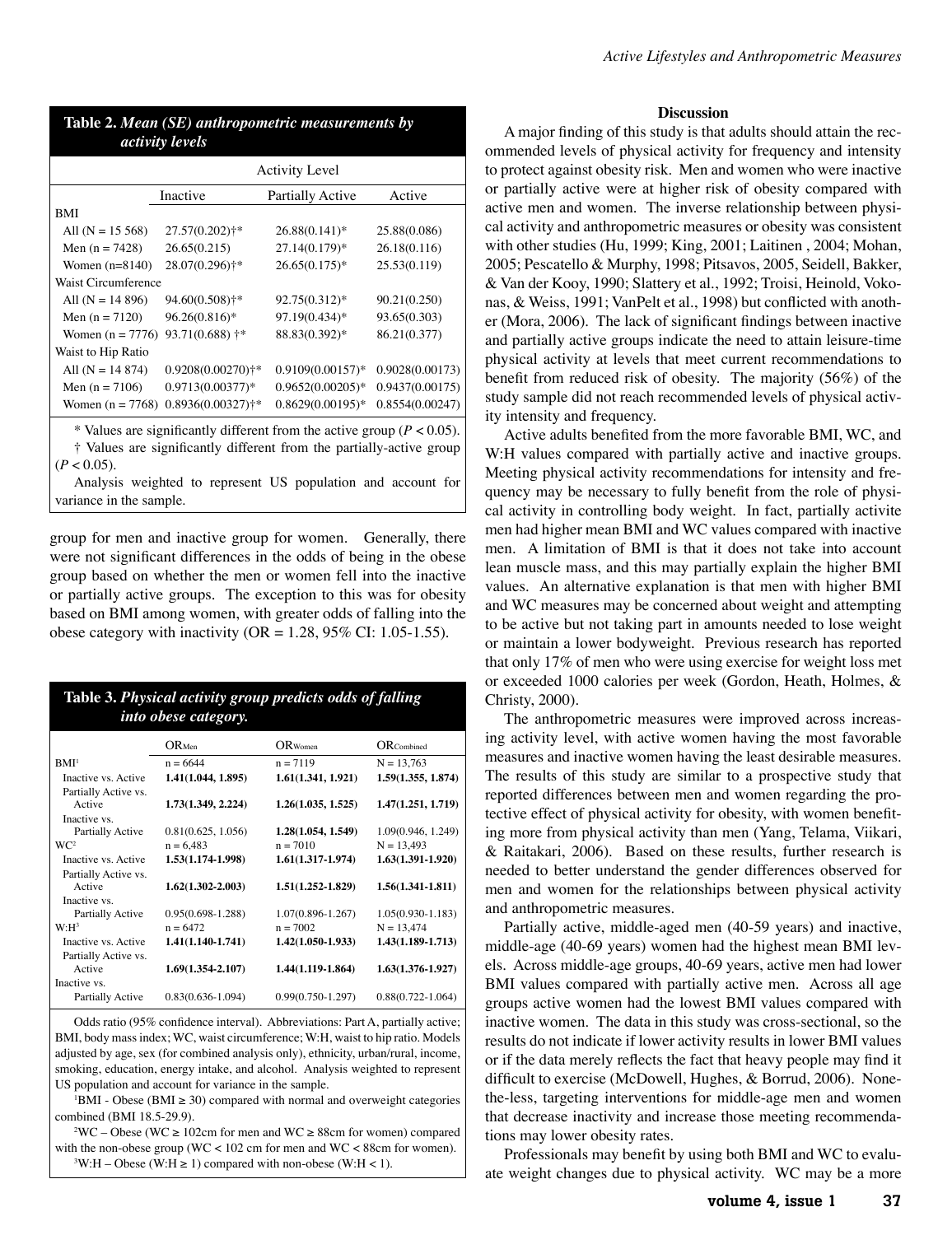ideal measure than BMI for evaluation of physical activity in weight management, because for men the relationship between BMI and physical activity was not as strong as between WC and physical activity. This may reflect that BMI does not account for lean muscle mass. Alternatively, women may benefit more from physical activity than do men as reflected in BMI values. Notably, WC cutoffs have been created for BMI categories and can be used in combination to evaluate risk of a coronary event (Arden, Janssen, Ross, & Katzmarzyk, 2004).

Previous studies have utilized NHANES III data to explore the health benefits of physical activity (Al-Zahrani, Borawski, & Bissada, 2005; Finkelstein, Joshi, & Hise, 2006; Kriska et al., 2006; Nelson, Reiber, & Boyko, 2002; Rohrmann, Crespot, Weber, Smith, Giovannucci, & Platz, 2005; Turner, Leaver-Dunn, Dibrezzo, & Fort, 1998). This study is the first to assess abdominal obesity risk based on intensity and frequency of physical activity for a sample representative of US men and non-pregnant women 20 years and older. Further, this study is also the first to report mean BMI, WC, and W:H values across activity levels.

Results reported in this study should be interpreted cautiously, with notable limitations. The duration of leisure-time physical activity was not measured and work physical activity was not included in this analysis. The data were cross-sectional, thus causeeffect can not be established. Alternatively, there are also several strengths for this study. Anthropometric measurements were taken by trained technicians and there were multiple, probing questions about leisure-time physical activities. Further, leisure-time physical activity was defined into activity levels and compared with current recommendations for intensity and frequency of physical activity. Finally, the sample is representative of US adults.

In conclusion, physical activity is related to obesity. Adults should aspire to meet current physical activity recommendations. WC should be measured in addition to BMI for evaluation of physical activity in weight management. Public health may benefit from programs that target middle-aged adults for increased physical activity to lower obesity rates.

Desiree L. Tande<sup>1</sup>, Rhonda C. Magel<sup>2</sup>, Bradford N. Strand<sup>1</sup>, **and Donna J. Terbizan1**

**1 Department of Health, Nutrition and Exercise Sciences, North Dakota State University, Fargo, ND:, 2 Department of Statistics, North Dakota State University, Fargo, ND.**

#### **References**

- Al-Zahrani, M. S., Borawski, E. A., & Bissada, N. F. (2005). Increased physical activity reduces prevalence of periodontitis. Journal of Dentistry, 33, 703-710.
- Arden, C. I., Janssen, I., Ross, R., & Katzmarzyk, P. T. (2004). Development of health-related waist circumference thresholds within BMI categories. Obesity Research, 12, 1094-1103.
- Centers for Disease Control and Prevention (CDC), National Center for Health Statistics. (1997). *Third National Health and Nutrition Survey (NHANES III) adult data file* (Series 11, No. 1A). Hyattsville, MD: US Department of Health and Human Services, Centers for Disease Control and Prevention.
- Centers for Disease Control and Prevention (CDC), National Center for Health Statistics. (1997). *Third National Health and Nutrition Examination Survey (NHANES III) exam data file* (Series 11, No. 1A). Hyattsville, MD: US Department of Health and Human Services,

Centers for Disease Control and Prevention.

- Department of Health and Human Services. *Physical Activity for Everyone: Recommendations;* [cited 2006 May 31]. Available from: http://www. cdc.gov/nccdphp/dnpa/physical/recommendations/index.htm.
- Department of Health and Human Services. *Preventing obesity and chronic diseases through good nutrition and physical activity;* [cited 2006 May 31]. Available from: http://www.cdc.gov/nccdphp/publications/ factsheets/Prevention/obesity.htm.
- Department of Health and Human Services. *Overweight and obesity: Contributing factors* [cited 2006 May 31]. Available from: http:// www.cdc.gov/nccdphp/dnpa/obesity/contributing\_factors.htm.
- Department of Health and Human Services. *Overweight and obesity: defining overweight and obesity* [cited 2006 Oct 15]. Available from: http://www.cdc.gov/nccdphp/dnpa/obesity/defining.htm.
- Department of Health and Human Services. *US Physical Activity Statistics: 1988–2005 No Leisure-Time Physical Activity Trend Chart;* [cited 2006 Oct 8]. Available from: http://www.cdc.gov/nccdphp/ dnpa/physical/stats/leisure\_time.htm.
- Finkelstein, J., Joshi, A., & Hise, M. K. (2006). Association of physical activity and renal function in subjects with and without metabolic syndrome: a review of the Third National Health and Nutrition Examination Survey (NHANES III). American Journal of Kidney Disease, 48, 372-382.
- Gordon, P. M., Heath, G. W., Holmes, A., & Christy. D. (2000). The quantity and quality of physical activity among those trying to lose weight. American Journal of Preventive Medicine, 18, 83-86.
- Hu, F. B., Sigal, R. J., Rich-Edwards, J. W., Colditz, G. A., Solomon, C. G., Willett, W. C., Speizer, F. E., & Manson, J. E. (1999). Walking compared with vigorous physical activity and risk of type 2 diabetes in women. Journal of the American Medical Association, 282, 1433- 1439.
- King, G. A., Fitzhugh, E. C., Bassett, D. R., McLaughlin, J. E., Strath, S. J., Swartz, A., &Thompson, D. L. (2001). Relationship of leisure-time physical activity and occupational activity to the prevalence of obesity. International Journal of Obesity and Related Metabolic Disorders, 25, 606-612.
- Kriska, A. M, Edelstein, S. L., Hamman, R. F., Otto, A., Bray, G. A., Mayer-Davis, E. J., Wing, R. R., Horton, E. S., Haffner, S. M., & Regensteiner, J. G. (2006). Physical activity in individuals at risk of diabetes: Diabetes Prevention Program. Medicine & Science in Sports & Exercise, 38, 826-832.
- Laitinen J., Pietiläiene, K., Wadsworth, M., Sovio, U., & Järvelin, M. R. (2004). Predictors of abdominal obesity among 31-y-old men and women born in Northern Finland in 1966. European Journal of Clinical Nutrition, 58, 180-190.
- McDowell, A. M., Hughes, J. P., & Borrud, L. G. (2006). Health characteristics of US adults by body mass index category: Results from NHANES 1999-2002. Public Health Reports, 121, 67-121.
- Mohan, V., Gokulakrishnan, K., Deepa, R., Shanthirani, C. S., & Datta, M. (2005). Association of physical inactivity with components of metabolic syndrome and coronary artery disease – the Chennai Urban Population Study (CUPS no. 15). Diabetes Medicine, 22, 1206-1211.
- Mokdad, A. H., Marks, J. S., Stroup, D. F., & Gerberding, J. L. (2004). Actual causes of death in the United States Journal of the American Medical Association, 291, 1238-1245.
- Mora, S., Lee, I-M., Burning, J. E., & Ridker, P. M. (2006). Association of physical activity and body mass index with novel and traditional cardiovascular biomarkers in women. Journal of the American Medical Association, 295, 1412-1419.
- National Center for Chronic Disease Prevention and Health Promotion. *Overweight and obesity: Defining overweight and obesity;* [cited 2004 Nov 9]. Available from: http://www.cdc.gov/nccdphp/dnpa/obesity/ defining.htm.
- Nelson, K. M., Reiber, G., & Boyko, E. J. (2002). Diet and exercise among adults with type 2 diabetes. Diabetes Care, 25, 1722-1728.
- Pate, R. R., Pratt, M., Blair, S. N., Haskell, W. L., Macera, C. A., Bouchard, C., Buckner, D., Ettinger, W., Heath, G. W., & King, A. C. (1995). Physical activity and public health. A recommendation from the